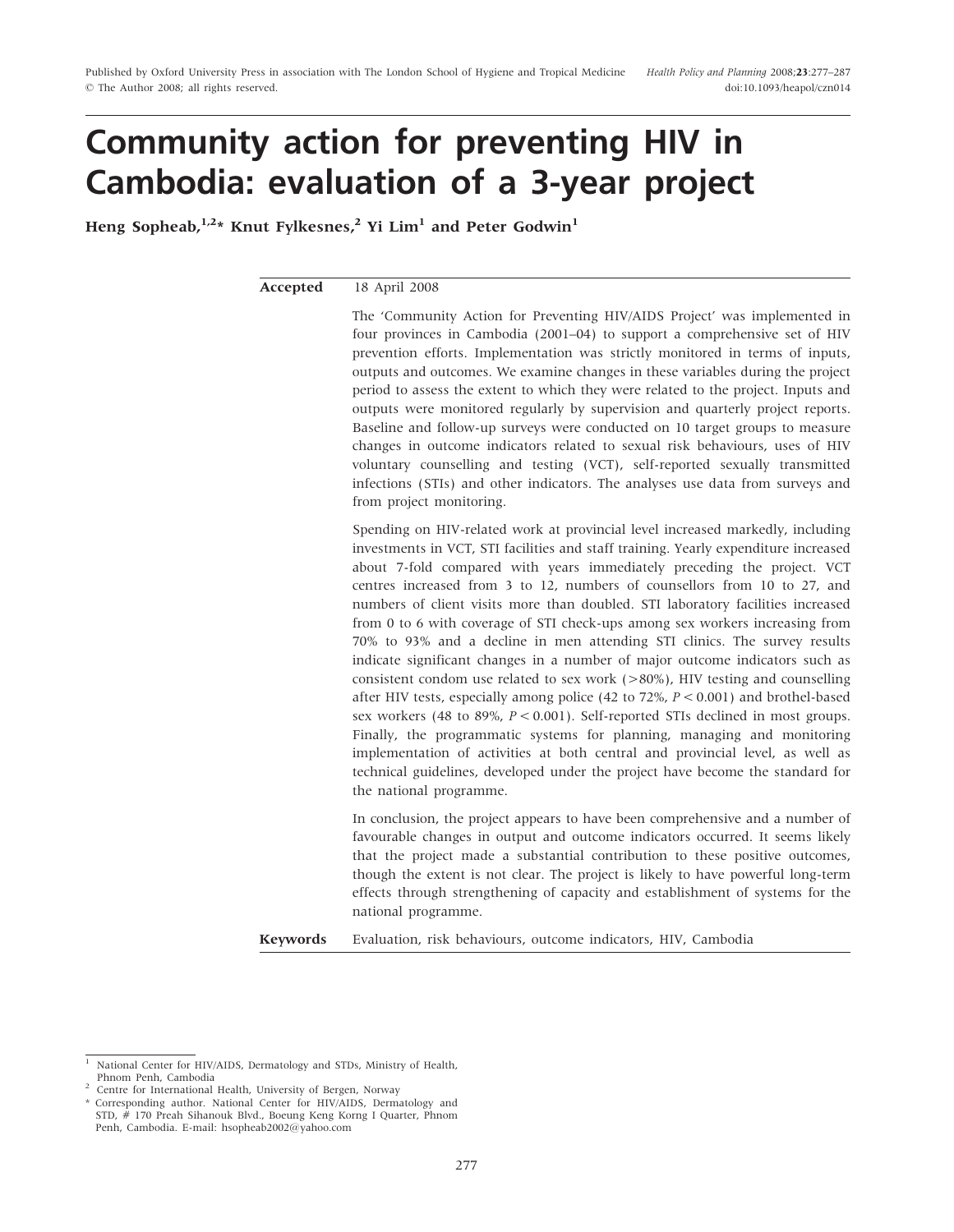#### KEY MESSAGES

- The project achieved a high level of consistent condom use with commercial sex in all groups, substantial improvements in HIV-related counselling and testing as well as in self-reporting of STIs.
- National HIV/AIDS programmes should have a functioning monitoring and evaluation system in place together with technical guidelines and standard operational procedures for management, administration and accounting in order to properly monitor the effectiveness of programmes.
- This project demonstrated the vital importance of decentralized planning, management and accountability, with government institutions playing the leading role.

# Introduction

National HIV programmes comprise multiple interventions aimed at reducing the spread of HIV and providing care and support for those affected. Resources and capacities are always limited, however, and there are many challenges in setting priorities. Different types of trials and operational research have been used to demonstrate the effects of given interventions in particular settings. The 'gold standard' for determining the efficacy of specific interventions is the randomized controlled trial (RCT). An RCT can provide information about the effects of interventions under trial conditions when conducted with well-defined and well-controlled interventions (Susser 1996). An RCT in rural Tanzania to evaluate the impact of case management of sexually transmitted infections (STIs) on new HIV infection found a significant reduction in HIV incidence of 40% (Grosskurth et al. 1995), while a study in Rakai district, Uganda, found no effect on HIV incidence though it had an impact on STI prevalence and incidence (Wawer et al. 1999). Furthermore, a cluster randomized trial of community-based peer education and clinic-based treatment of STIs in Eastern Zimbabwe did not indicate a positive impact at the community level in spite of greater programme activities and knowledge in the intervention communities (Gregson et al. 2007). However, different effects might be obtained when the interventions are implemented as programmes, and such differences are likely to be partly due to the fact that the effectiveness of HIV prevention depends very much on local contexts. The epidemiological context, i.e. the stage and magnitude of the epidemic, exposure patterns and the cultural and socio-economic contexts all influence the distribution of risk (Grassly et al. 2001).

Efforts to prevent HIV have had limited effectiveness to date, and this has led to an important debate on priorities in prevention. Low effectiveness can be related both to limited understanding of the local epidemiological context and to failures in tackling structural factors that support risky behaviour. Since structural changes take time, preventive efforts need to be guided in the short term by proper knowledge of local contexts. The generation of this type of knowledge forms a core component of monitoring and evaluation systems (UNAIDS 2000; Grassly et al. 2001). These are seen as vital instruments for answering questions about what works in prevention, but still few countries have such systems in place.

HIV epidemics in Asia differ greatly in magnitude, but they have mainly been driven by the sex industry, drug injecting or a combination of both (Ruxrungtham et al. 2004). In Cambodia, the primary HIV transmission route has mainly been from

female sex workers to male clients and then to their female sex partners, i.e. from husbands to wives or from men to other casual partners. However, the number of men in Cambodia buying sex has declined and condom use in such relationships has increased dramatically. Reported consistent condom use with clients among brothel-based female sex workers (FSWs) increased from 38.2% in 1997 to 90% in 2001. Also condom use with sex workers among military increased from 57% to 86% and among moto-taxi drivers from 67% to 79%, while buying sex dropped from 81% to 32% and from 52% to 18%, respectively (Saphonn et al. 2004). Incidence rates have declined in the main target groups, i.e. FSWs and the police (Saphonn et al. 2005). Nevertheless, HIV incidence and prevalence among sex workers remains high compared with other countries in the region, and the prevalence in the general adult population is the highest in Southeast Asia (Saphonn et al. 2004; Sopheab et al. 2006b). According to the latest national HIV Surveillance Survey (HSS), the prevalence of HIV among FSWs is 20.8%; among independent female sex workers (IFSWs), 11.7%; policemen, 2.5%; pregnant women attending antenatal clinics, 2.2%; and general population aged 15–49 years, 1.9%.

Since the initial phase of the HIV epidemic, Cambodia's National Center for HIV/AIDS, Dermatology and STDs (NCHADS) under the Ministry of Health, has designed national strategies and interventions to control the epidemic in the country. These strategies were documented in the consecutive HIV/AIDS National Strategic Medium Term Plans (MTP) 1993–98, 1998–2000 and 2001–05, and the revised strategic plan, 2004–07 (NCHADS 1993, 1997, 2000). Each strategic plan reflects a package of interventions that have changed over time in relation to the stage of the HIV epidemic in Cambodia. The first MTP focused primarily on prevention while the present strategy also puts a high priority on care (Saphonn et al. 2004). Cambodia's national strategies are now aimed at reducing HIV transmission in high-risk groups through STI treatment and increased condom use, improving HIV counselling and testing, and increasing the provision of HIV care (NCHADS 2004b).

The 'Community Action for Preventing HIV/AIDS' project was established in Cambodia in late 2001 and was funded by the Japan Fund for Poverty Reduction through the Asian Development Bank (JFPR) (NCHAIDS 2005). The project identified four provinces in which a significant proportion of the population was highly mobile, i.e. migrated to either the capital, Phnom Penh, or along the Cambodia-Thai border, or inside Thailand, potentially putting them at risk of higher risk behaviour and further HIV/STI transmission. The project was aimed at supporting a comprehensive set of HIV prevention activities and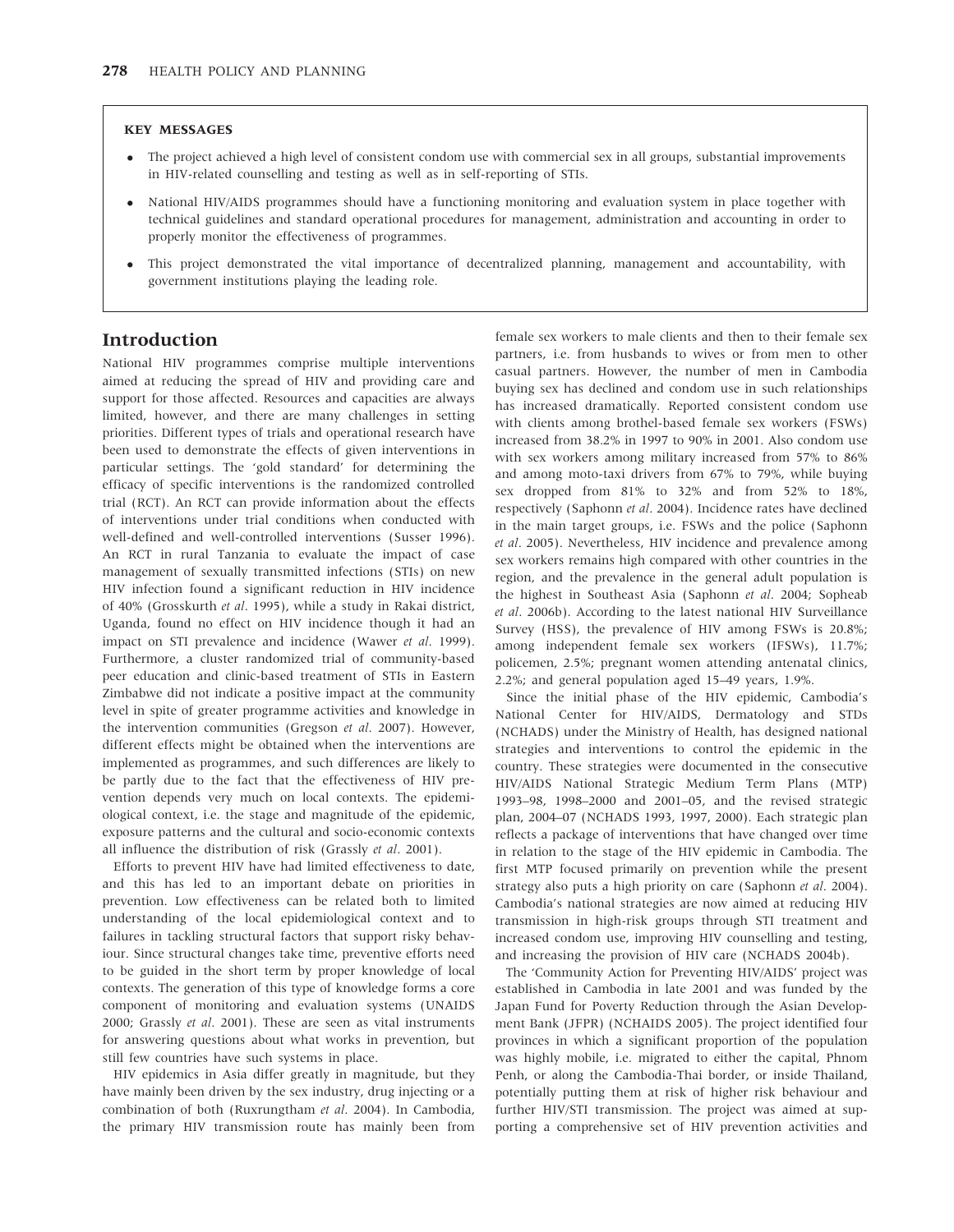strengthening the capacity of the national and provincial HIV authorities and selected non-government organizations (NGOs) to develop community-based prevention and care programmes (JFPR 2005). In this paper, we examine changes in preventive project input, output and outcome indicators during the project period in order to assess the extent to which these changes were related to the actual implementation of the project.

# Methods

## Project strategy and implementation

The main preventive strategies in the project were in line with the national strategy for HIV and STI prevention. They consisted of behavioural change communication (BCC: activities related to development and dissemination of appropriate, culturally and socially acceptable HIV educational messages and materials targeting high-risk groups and the general population, using both printed and electronic media); the 100% condom use programme (a multi-sectoral approach involving local authorities, health staff, police, government officials, brothel owners, sex workers, outreach and peer educators) with the aim of promoting condom use in all brothels and sex-related establishments (Saphonn et al. 2004; Rojanapithayakorn 2006); provision of STI services for both high-risk groups and the general population; and strengthening voluntary counselling and testing (VCT) services. Also, the HIV care component developed and established a comprehensive continuum of care for people living with HIV infection, a model that coordinated different services (opportunistic infection and antiretroviral drug treatment, laboratory support, home-based care and community support). The project was implemented by the provincial health departments of Battambang, Koh Kong, Prey Veng and Svay Rieng, and was directly managed by NCHADS. Annual comprehensive operational work-plans were developed by the respective provinces and consolidated by NCHADS. Technical guidelines for project components, programmatic planning and monitoring, the accounting system and standard operating procedures were established to ensure the efficiency, accountability and transparency of project implementation (JFPR 2005).

#### Project monitoring and evaluation methods

For efficient management, a specific software programme and charts of accounts were developed to monitor expenditure. Standardized work-plan formats were adapted to match the charts of accounts for ease of monitoring inputs (e.g. staff, funds, facilities) against outputs defined as services/activities delivered (e.g. number of staff trained, supervision, new STI clinics and VCT centres established). In addition to the project outputs, which were monitored regularly during supervision and compiled in provincial quarterly reports, a set of core outcome indicators were defined as part of the project monitoring and evaluation system to measure changes over the project period (e.g. HIV knowledge, always condom use, self-reported STI symptoms and treatment practices, report of HIV testing and counselling). The level of monitoring and evaluation efforts and preventive project indicators are illustrated in Figure 1. Indicators included related to sexual behaviour, consistent

condom use (always using condoms in sexual acts during the past 3 months), condom availability, HIV testing and counselling, STI symptoms and treatment-seeking behaviour, HIV knowledge, and questions about stigma. The stigma questions were asked only in the follow-up surveys and contained hypothetical questions on willingness to care for an infected family member, to buy food from infected sellers, to allow infected teachers to continue teaching, and to keep it a secret if a family member was infected. (The details of these indicators are shown in Tables 4–5 below.)

#### Baseline and follow-up surveys

For the project, a behavioural survey was conducted in the four provinces during January-February 2002 to provide a baseline for selected outcome indicators (Sopheab et al. 2006a). In principle, the survey used cluster sampling with a take-all approach per cluster for FSWs and IFSWs, military, police, casino workers and fishermen; time location sampling was used for moto-taxi drivers. Multistage cluster sampling was used to select the representative samples from the household males and females in the community (Sopheab et al. 2006a). A follow-up survey was conducted after the project, during August-September 2004, using the same sampling design and data collection tools to those in the baseline survey. Groups included in the baseline were military personnel, policemen, moto-taxi drivers, fishermen, casino workers, deminers (people whose primary job were to clear mine-fields specifically in Battambang province), male and female vocational training students, household males and females; FSWs and IFSWs. IFSWs are not brothel-based, being employed by beer halls and karaoke establishments and occasionally providing sex services to clients to supplement their income. Two groups, deminers and vocational training students, were dropped from the follow-up survey because they were not in fact targeted by the project. The refusal rate among female casino workers was 7% in the baseline survey and 14% in the follow-up survey, 4% among moto-taxi drivers at baseline, and less than 3% in both baseline and follow-up among the other groups.

## Data analysis

Data were coded and entered into Excel (baseline data) or EpiData (Odense, Denmark) (follow-up data). Stata 8.0 for Windows (Stata Corporation, Texas, USA) was used for data analysis. T-tests and Chi-square tests were used for continuous and categorical variables, respectively, to test the significance of changes in indicators before and after the project, taking into account the cluster effects in the analysis. The surveys were approved by Cambodia's National Ethics Committee and Ministry of Health.

## Triangulation

In addition to the surveys, other data sources from the accounting system, detailed work-plan, quarterly project reports, midyear review project reports, monitoring reports, before and after health facility survey reports on VCT and STI services (NCHADS 2004a; Prom 2005) related to the project were checked and synthesized to provide a better understanding of the contribution made by the project. Furthermore, all four provincial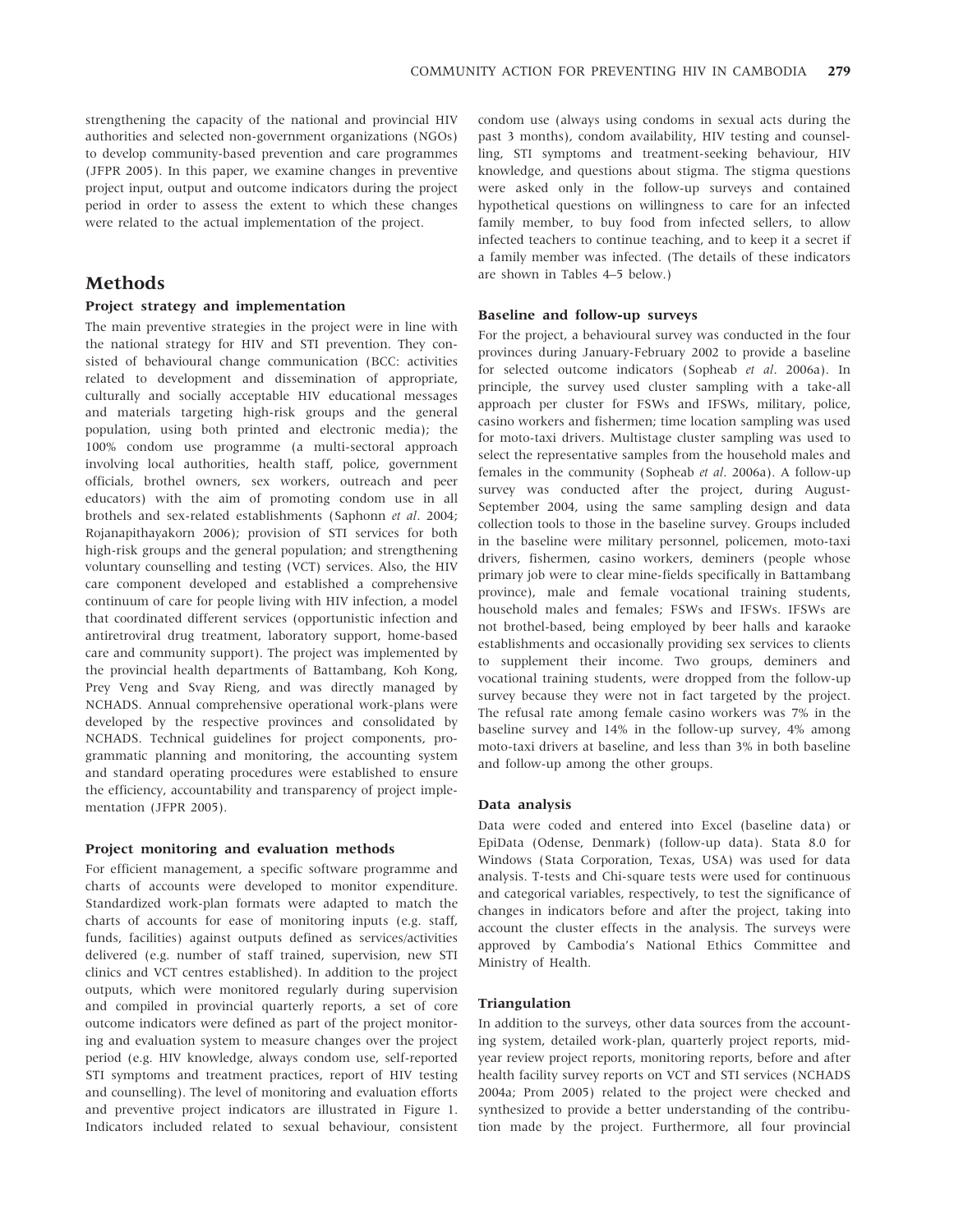| Inputs (measured by supervision, financial account report, and quarterly reports)                                                   |                                             |
|-------------------------------------------------------------------------------------------------------------------------------------|---------------------------------------------|
| Increased funds, staff, facilities, supplies, materials, trainings                                                                  |                                             |
|                                                                                                                                     |                                             |
|                                                                                                                                     |                                             |
| Outputs (services and activities delivered to the groups, measured by supervision and quarterly reports)                            | <b>Target group</b>                         |
| Behavioural change communication (BCC)                                                                                              |                                             |
| - No. of staff trained                                                                                                              | - Staff at the Provincial AIDS Offices      |
| - No. of educational materials produced (leaflets, posters, STI flipcharts/wall charts, T-shirts, guidelines, TV and radio spots),  | - All target groups                         |
| TV/radio broadcasts on HIV information through national and local channels                                                          |                                             |
| Peer education and outreach activities                                                                                              |                                             |
| - No. of meetings with brothel owners, no. of outreach workers and peer educators trained among sex workers and other groups        | - Brothel owners, outreach and peer workers |
| - No. of sex workers, community people contacted and repeated education sessions                                                    | - Sex workers and people in the community   |
| 100% condom use programme (CUP)                                                                                                     |                                             |
| - No. of sessions of 100% CUP organized in provinces                                                                                | - General population and high-risk groups   |
| - No. of meetings of Condom Use Working Group (CUWG)                                                                                | - Members of the CUWG                       |
| - No. of coordination meetings organized between STI and outreach programmes                                                        | - STI staff and outreach workers            |
| - No. of condoms distributed and used at provincial levels                                                                          |                                             |
| STI care and treatment services                                                                                                     |                                             |
| - No. of newly established and renovated STI clinics and laboratory support                                                         |                                             |
| - Training curricula and materials for STI management for sex workers and other groups                                              |                                             |
| - No. of STI staff received incentives, trained and field attachment                                                                | - Staff at STI clinics                      |
| - No. of mobile STI services operated and no. of sex workers contacted for STI care                                                 | - Sex workers without access to STI clinics |
| <b>VCT</b> services                                                                                                                 |                                             |
| - No. of referral hospitals renovated or newly constructed for VCT services, support group, opportunistic infection and ART         |                                             |
| consultation                                                                                                                        |                                             |
| - No. of VCT services established with full provisions of reagents and consumables                                                  |                                             |
| Health staff received incentive, trained for VCT, laboratory and data management                                                    | - VCT staff                                 |
|                                                                                                                                     |                                             |
| Outcomes (short-term/intermediate effects due to the programme, measured by the baseline and follow-up surveys)                     | <b>Target group</b>                         |
| Sexual behaviour and protection                                                                                                     |                                             |
| - % with $>2$ sex partners in the past year, % reported sex with FSWs in the past year, % always condom use with FSWs in the past 3 | - Male groups and sex workers               |
| months, and last condom use with FSWs                                                                                               |                                             |
| - % always condom use with clients in the past week, % always condom use with sweetheart in the past week                           |                                             |
| <b>Condom</b> availability                                                                                                          | - All groups                                |
| HIV counselling and testing : % ever testing for HIV, % counselling for the last HIV test                                           | - All groups                                |
| STI symptoms and treatment: $\%$ self reported STI, $\%$ report received treatment at the health facility                           | - All groups                                |
| Misconception: appearance does not show if a person is HIV infected                                                                 | - All groups                                |
| <b>Stigma</b>                                                                                                                       |                                             |
| - % "willing to care for infected family member", % "buy food from an infected food seller"                                         | - All groups                                |
| - % "allow infected teachers to teach", % "keep it a secret if a family member is HIV infected"                                     |                                             |

Figure 1 Illustration of levels of monitoring and evaluation efforts: project inputs, outputs and outcomes of 'Community Action for Preventing HIV in Cambodia'

budget allocations prior to the project were retrieved for comparison with the budget allocation for this project.

## Results

## Changes in inputs and outputs (provision of services, budget allocation)

The project led to a substantial increase in funding at provincial level. Prior to the project, in 2001, the total expenditure in the four provinces for the whole year was US\$73 470, which increased to more than US\$100 000 in only the first 6 months of 2002 (JFPR 2005). Thereafter, the yearly project spending on behaviour change communication, the 100% condom use programme, STI care and treatment, and VCT during the project period was US\$483 000. This expenditure does not include approximately US\$163 000 per year for establishing the continuum of care and its operation. This indicates the intensity of the project in comparison to the previous years of very limited funding.

Table 1 summarizes the two main output indicators related to the VCT and STI services. For instance, the number of VCT centres increased from 3 to 12 and the numbers of client visits more than doubled. Also, six STI laboratory facilities were established, made functional and fully equipped with necessary laboratory materials; there were no laboratory facilities prior to the inception of the project. The coverage of STI check-ups for

sex workers increased from 70% to more than 90%. More than 1200 FSWs were reached by the STI mobile services; again before the project this kind of service did not operate.

Though the JFPR project finished in 2004, the continuation of the interventions was secured with funding from the Department for International Development (DFID), UK, to sustain prevention and care activities in the next 5 years. Also grants from the World Bank and Global Fund for Malaria, Tuberculosis and HIV/AIDS will ensure the long-term sustainability of the programme. Moreover, an important aspect of this project implementation was the development of both technical guidelines for various project components (100% condom use, STI services, outreach activities and continuum of care), and standard operating procedures for management, administration, accounting and control of implementation. Draft guidelines and operating procedures had already been developed; these were further refined, tested and established as approved, official national guidelines for overall programme implementation; standard operating procedures established under the project similarly became standard for the programme.

#### Changes in sexual behaviour and condom availability

There were 3844 and 3593 participants in the baseline and follow-up surveys, respectively. The socio-demographic characteristics of the groups are shown in Table 2 for men and Table 3 for women. For men, all groups were on average about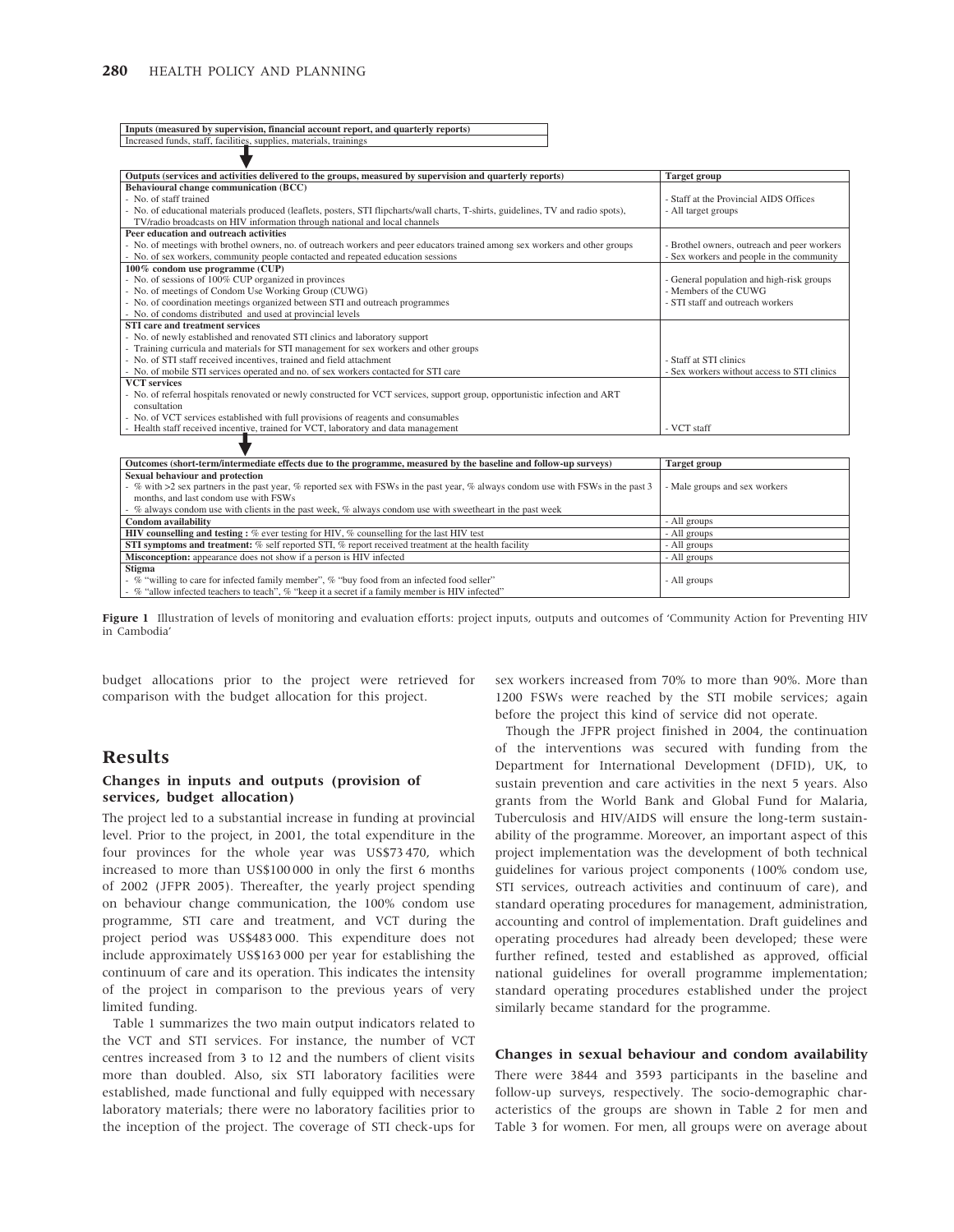|         | <b>Table 1</b> Changes in outputs (service provision) over the project period, |  |  |  |
|---------|--------------------------------------------------------------------------------|--|--|--|
| 2002–04 |                                                                                |  |  |  |

| <b>Output indicators</b>                                 | 2002     | 2004  |
|----------------------------------------------------------|----------|-------|
| <b>STI</b> services                                      |          |       |
| No. of STI clinics for<br>sex workers                    | 6        | 7     |
| Health centres integrated<br>with STI services           | 75       | 80    |
| STI laboratory facilities                                | $\Omega$ | 6     |
| No. of STI visits among<br>sex workers                   | 3350     | 5997  |
| No. of sex workers reached<br>by STI mobile services     |          | 1207  |
| No. of STI visits among general<br>population            | 6902     | 7056  |
| Coverage of STI check-up for<br>sex workers              | 71.4%    | 92.5% |
| Proportion of men attending<br>STI clinics               | 27.0%    | 9.0%  |
| Voluntary counselling services                           |          |       |
| No. of VCT sites                                         | 3        | 12    |
| No. of trained counsellors                               | 10       | 27    |
| No. of trained laboratory<br>technicians                 | 10       | 20    |
| No. of health staff who received<br>counselling training |          | 351   |
| No. of clients who visited VCT sites                     | 4017     | 10568 |

– Indicates data not available.

Source: Cambodia Health Facility Survey, 2002 & 2004, ADB-JFPR: REG 9006 project monitoring and Cambodia final report and analysis of project impact, 2001–2004.

2 years older in the follow-up survey except the fishermen. This was probably a closed cohort since the sample design was identical in the two surveys, i.e. the surveys were repeated in the same places. There has been no new recruitment by the military or police during the past 10 years in Cambodia, since the end of the civil war. For women, there were no changes in mean age for direct FSWs and indirect IFSWs. Possible explanations may be the turnover of older sex workers, mobility and particularly the new entries of young women into the sex industry.

Tables 4–5 show changes in the outcome indicators between the baseline and follow-up surveys in both male and female groups. The proportion of men buying sex differed sharply between the groups with mobile occupations (military, police and moto-taxi drivers, casino workers) and the other groups surveyed. Sex with sex workers during the past 12 months was reported by 20–51% of the former groups and  $\leq$ 10% among men in the general population and fishermen. However, the proportions of the various groups who bought sex did not change significantly over time. Consistent condom use remained very high with commercial sex. Two groups who were particularly focused on by the project, casino workers and fishermen, improved their condom protection substantially. For example consistent condom use with girlfriends during the past 3 months: among casino workers increased from 20% to 58% ( $P = 0.04$ ), and among fishermen from 17% to 50% ( $P = 0.02$ ). Finally, consistent condom use among fishermen with sex workers increased from 57% to 84%, but was not statistically significant ( $P = 0.12$ ).

For women, consistent condom use with clients among FSWs was stable at a very high level. Fewer of them reported having regular clients (60% vs. 48%). Furthermore, consistent condom use with regular clients (those who visit the same sex workers at least five consecutive times) increased from 87% to 93%. In all groups, fewer women reported having boyfriends and women in the general population still worried about being infected by their husbands (41% vs. 37%)

Regarding the availability of condoms, men in the general population were the only male group that reported that condoms were increasingly available in their neighbourhood. Similarly, more women in the general population and casino workers reported that condom availability had increased (61% vs. 74%,  $P = 0.05$ , and 35% vs. 49%,  $P < 0.001$ , respectively).

#### Changes in response to VCT services

The baseline survey did not include a question on willingness to be HIV tested, but in the follow-up survey about 50% of the mobile groups, 26% of household men, and 37% of the fishermen indicated willingness. HIV testing rates increased among all target groups though they were mostly limited, the exception being a marked increase among men in the general population (4% vs. 9%,  $P < 0.001$ ). However, there was a substantial increase in counselling after the last test for HIV, especially among moto-taxi drivers (58% vs. 78%,  $P = 0.007$ ) and police (42% vs. 72%,  $P < 0.001$ ). Similarly, a high proportion of women across all groups wanted to be HIV tested. More FSWs (49% vs.  $67\%$ ,  $P < 0.001$ ) and casino workers (23% vs. 37%,  $P = 0.03$ ) reported having been tested for HIV at least once. Moreover, the proportion being counselled when tested for HIV increased among all target populations: among FSWs from 48% to 89% ( $P < 0.001$ ), IFSWs from 47% to 75% ( $P < 0.001$ ), casino workers from 11% to 46% ( $P = 0.006$ ) and women in the general population from 17% to 40% (Table 5).

## Changes in STI symptoms and treatment-seeking behaviour

Self-reported STI symptoms among men declined across all groups: moto-taxi drivers from 4% to 1%, military from 6% to 1% and police from 5% to 3%, and remained very low for others. In spite of the high proportions of self-reported STI symptoms among women, a decline was observed among FSWs (from 66% to 41%,  $P < 0.001$ ), IFSWs (from 44% to 29%,  $P < 0.001$ ) and the general female population (from 29% to 19%,  $P < 0.001$ ). Nevertheless, only FSWs and women in the general population reported an increase in seeking STI treatment at public or private clinics/hospitals.

#### Misconceptions and stigma

In most groups, there was a clear reduction in misconceptions regarding ''Appearance can show if someone is HIV infected''. This was particularly the case among casino workers and fishermen, where the proportions who responded correctly increased from 67% to 87% and from 61% to 79% ( $P < 0.001$ ), respectively. Among the stigma indicator questions, the question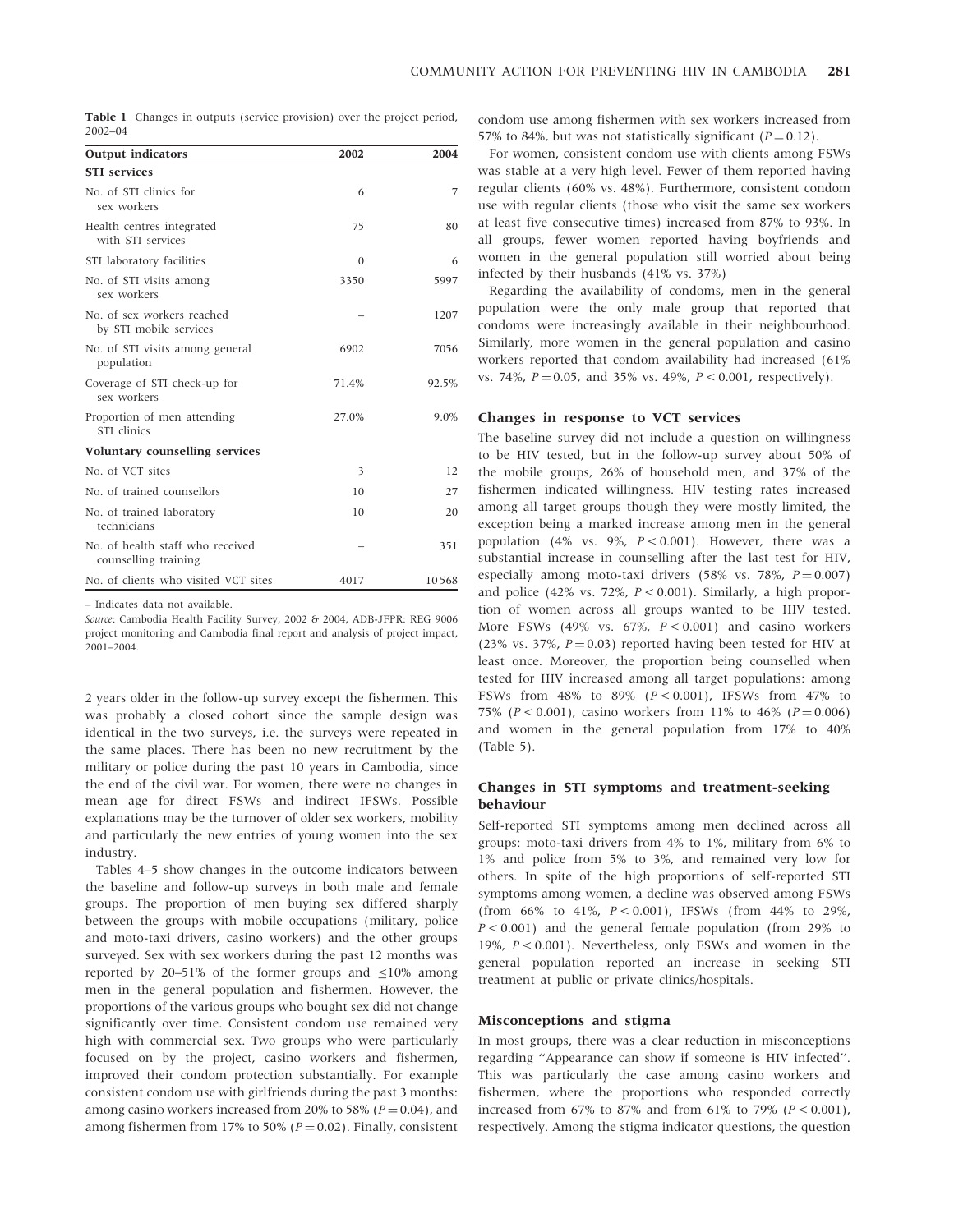|                                                                    | Moto drivers |              | <b>Military</b> |              | Police       |                                                                                          | <b>Casino workers</b> |              | <b>Household males</b> |                                                    | Fishermen    |              |
|--------------------------------------------------------------------|--------------|--------------|-----------------|--------------|--------------|------------------------------------------------------------------------------------------|-----------------------|--------------|------------------------|----------------------------------------------------|--------------|--------------|
|                                                                    | $n = 455$    | $n = 448$    | $n = 437$       | $n = 458$    | $n = 428$    | Baseline Follow-up Baseline Follow-up Baseline Follow-up Baseline Follow-up<br>$n = 443$ | $n = 73$              | $n = 152$    | $n = 620$              | Baseline Follow-up Baseline Follow-up<br>$n = 639$ | $n = 262$    | $n = 262$    |
| Age                                                                |              |              |                 |              |              |                                                                                          |                       |              |                        |                                                    |              |              |
| Mean age,<br>years<br>(median)                                     | 31.0<br>(31) | 33.0<br>(33) | 36.2<br>(36)    | 37.6<br>(39) | 37.1<br>(37) | 38.7<br>(39)                                                                             | 25.7<br>(24)          | 27.9<br>(26) | 29.2<br>(28)           | 31.7<br>(31)                                       | 30.4<br>(30) | 30.2<br>(30) |
| Age group, %                                                       |              |              |                 |              |              |                                                                                          |                       |              |                        |                                                    |              |              |
| $15-24$ years                                                      | 25.0         | 17.6         | 5.2             | 5.0          | 0.9          | 0.4                                                                                      | 52.1                  | 38.2         | 40.2                   | 33.7                                               | 33.3         | 36.6         |
| $25-29$ years                                                      | 20.0         | 17.9         | 10.8            | 8.5          | 7.2          | 2.5                                                                                      | 31.5                  | 24.3         | 13.2                   | 12.1                                               | 12.0         | 12.6         |
| $30 - 39$ years                                                    | 40.7         | 42.4         | 52.0            | 43.5         | 60.5         | 51.5                                                                                     | 12.3                  | 31.6         | 28.7                   | 28.8                                               | 33.7         | 29.0         |
| $\geq$ 40 years                                                    | 14.3         | 22.1         | 32.0            | 43.0         | 31.3         | 45.6                                                                                     | 4.1                   | 5.9          | 17.9                   | 25.5                                               | 20.9         | 21.8         |
| Marital status, %                                                  |              |              |                 |              |              |                                                                                          |                       |              |                        |                                                    |              |              |
| Not married                                                        | 19.8         | 15.0         | 20.7            | 13.1         | 11.9         | 9.0                                                                                      | 78.1                  | 60.1         | 36.5                   | 30.4                                               | 31.0         | 29.4         |
| Married                                                            | 80.2         | 85.0         | 79.3            | 86.9         | 88.1         | 91.0                                                                                     | 21.9                  | 39.9         | 63.6                   | 69.6                                               | 69.0         | 70.6         |
| Education                                                          |              |              |                 |              |              |                                                                                          |                       |              |                        |                                                    |              |              |
| Mean education<br>level, years<br>(median)                         | 7.3<br>(8)   | 7.5<br>(8)   | 6.9<br>(7)      | 6.9<br>(7)   | 8.5<br>(8)   | 9.1<br>(9)                                                                               | 8.2<br>(8)            | 9.0<br>(9)   | 6.1<br>(6)             | 6.2<br>(6)                                         | 4.2<br>(4)   | 5.0<br>(5)   |
| Category of education level, %                                     |              |              |                 |              |              |                                                                                          |                       |              |                        |                                                    |              |              |
| $0 - 6$ years                                                      | 31.3         | 33.1         | 41.9            | 37.3         | 16.4         | 13.8                                                                                     | 30.1                  | 22.4         | 54.1                   | 52.3                                               | 79.1         | 69.9         |
| 7-9 years                                                          | 49.8         | 41.7         | 35.9            | 45.6         | 52.1         | 44.9                                                                                     | 31.5                  | 30.3         | 33.1                   | 36.3                                               | 17.4         | 23.3         |
| $\geq$ 10 years                                                    | 18.9         | 25.2         | 22.2            | 17.1         | 31.5         | 41.3                                                                                     | 38.4                  | 47.4         | 12.8                   | 11.4                                               | 3.5          | 6.9          |
| Income                                                             |              |              |                 |              |              |                                                                                          |                       |              |                        |                                                    |              |              |
| Mean monthly<br>income, US\$<br>(median)                           | 45<br>(38)   | 44<br>(38)   | 25<br>(20)      | 29<br>(25)   | 29<br>(23)   | 32<br>(28)                                                                               | 119<br>(106)          | 142<br>(138) | 26<br>(15)             | 19<br>(13)                                         | 66<br>(50)   | 60<br>(50)   |
| Income category (US\$), %                                          |              |              |                 |              |              |                                                                                          |                       |              |                        |                                                    |              |              |
| $<$ 40                                                             | 54.4         | 57.2         | 93.3            | 88.5         | 85.7         | 86.4                                                                                     | 4.2                   | 3.4          | 88.1                   | 89.5                                               | 27.5         | 45.0         |
| $40 - 100$                                                         | 44.9         | 41.2         | 5.8             | 10.4         | 10.7         | 12.9                                                                                     | 45.8                  | 20.1         | 9.7                    | 9.4                                                | 58.8         | 42.3         |
| >100                                                               | 0.7          | 1.6          | 0.9             | 1.1          | 1.6          | 0.7                                                                                      | 50.0                  | 76.5         | 2.2                    | 1.1                                                | 13.7         | 12.7         |
| Breadwinner<br>of family, %                                        | 78.0         | 57.1         | 61.8            | 40.8         | 58.1         | 39.4                                                                                     | 78.1                  | 52.4         | 46.5                   | 37.9                                               | 85.7         | 64.1         |
| Away from home<br>more than a<br>month in total in<br>past year, % | 18.5         | 12.7         | 17.9            | 23.1         | 25.2         | 30.3                                                                                     | 20.6                  | 39.9         | 11.8                   | 20.5                                               | 16.3         | 34.2         |

|  | Table 2 Socio-demographic characteristics of male groups, baseline and follow-up surveys |  |  |  |  |  |  |  |
|--|------------------------------------------------------------------------------------------|--|--|--|--|--|--|--|
|--|------------------------------------------------------------------------------------------|--|--|--|--|--|--|--|

''Would you keep it a secret if a family member is infected?'' appeared the most sensitive in the sense that the responses varied greatly by group. For the male group, it ranged from 5% (police) to 21% (casino worker), while for female group, it ranged from 6% (household female) to 39% (casino worker). However, in most groups, a very small proportion said that they would wish to keep it a secret. There was a strong positive association between stigma and level of education for both men and women in the general population (results not shown).

# Discussion

This was the first project managed by the national programme in which implementation was properly recorded and strictly monitored in terms of inputs, outputs and outcomes. Clearly, the great investments in health facilities and staff capacity (i.e. VCT, STI clinics, laboratory support and staff training)

contributed significantly to the increase in monthly numbers of sex workers attending STI clinics and numbers of VCT visits etc. In fact, this was due not only to a substantial increase in the budget, but also to effective disbursement, clear technical guidelines for project components and standard operating procedures for project expenditure. Overall, the findings show a high level of consistent condom use with commercial sex in all groups, and a positive change in the counselling received after the last HIV test as well as in self-reporting of STIs among men and sex workers. The maintenance of a high level of condom use and the change in the use of HIV testing and counselling and STI services might be attributed to the intensive project intervention. Further follow-up measuring changes in HIV transmission will be needed to observe possible epidemiological impact of these changes.

According to the review by Ruxrungtham et al. (2004), the proportion of men visiting sex workers in Asia varies from country to country (about 5–20%). From the public health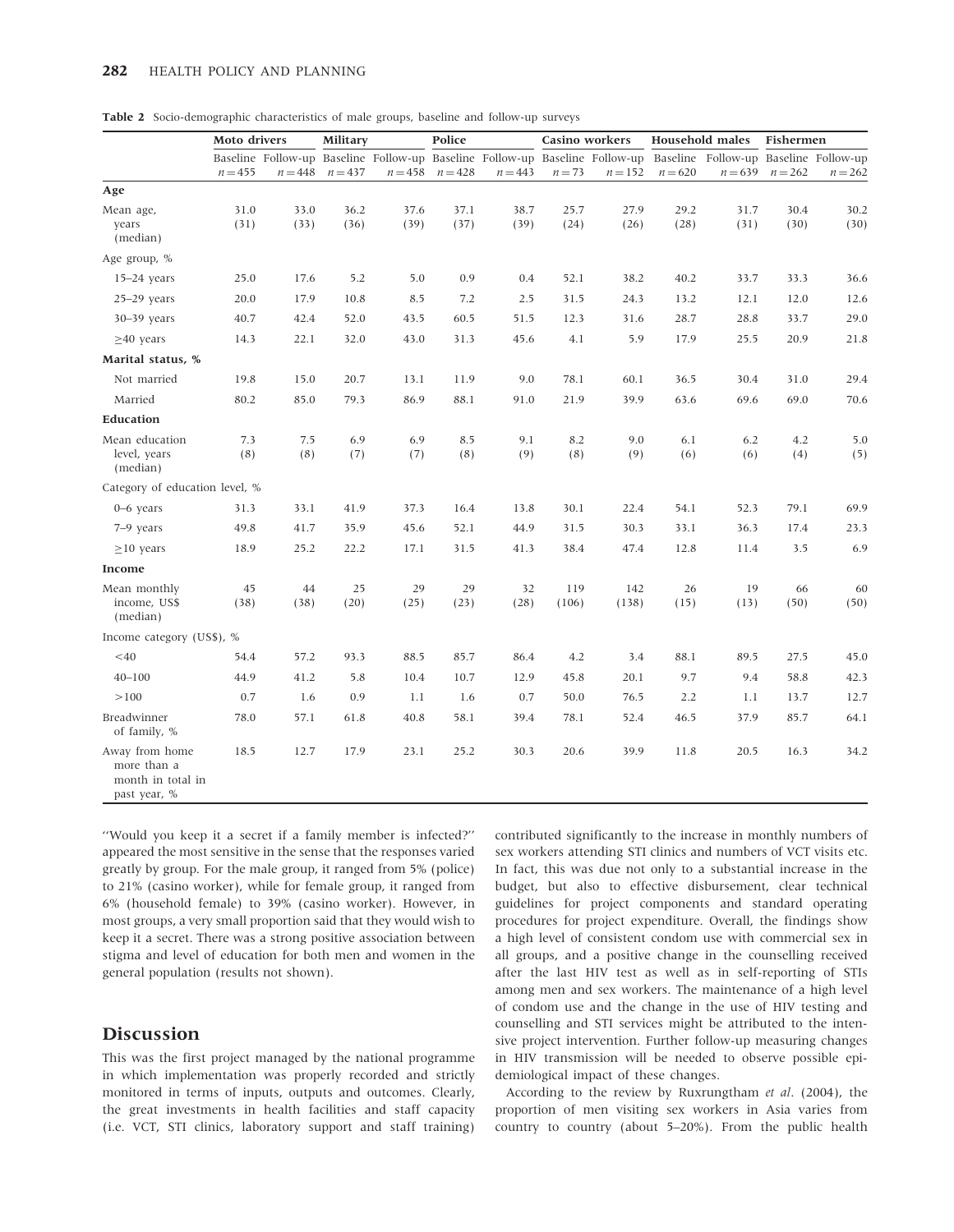|                                            | Direct female sex workers |                        | Indirect/independent<br>female sex workers |                        | <b>Casino workers</b> |                        | <b>Household females</b> |                        |  |
|--------------------------------------------|---------------------------|------------------------|--------------------------------------------|------------------------|-----------------------|------------------------|--------------------------|------------------------|--|
|                                            | Baseline<br>$n = 274$     | Follow-up<br>$n = 235$ | Baseline<br>$n = 154$                      | Follow-up<br>$n = 309$ | Baseline<br>$n = 72$  | Follow-up<br>$n = 140$ | Baseline<br>$n = 433$    | Follow-up<br>$n = 433$ |  |
| Age                                        |                           |                        |                                            |                        |                       |                        |                          |                        |  |
| Mean age,<br>years (median)                | 22.9<br>(22)              | 23.5<br>(23)           | 21.4<br>(21)                               | 22.0<br>(21)           | 24.5<br>(23)          | 25.7<br>(24)           | 29.8<br>(30)             | 31.4<br>(31)           |  |
| Age group, %                               |                           |                        |                                            |                        |                       |                        |                          |                        |  |
| $15-24$ years                              | 71.5                      | 67.2                   | 81.6                                       | 77.7                   | 60.6                  | 50.7                   | 36.7                     | 33.8                   |  |
| $25-29$ years                              | 19.1                      | 25.1                   | 17.8                                       | 17.5                   | 23.9                  | 24.3                   | 11.5                     | 12.4                   |  |
| $\geq$ 30 years                            | 9.4                       | 7.7                    | 0.6                                        | 4.9                    | 15.5                  | 25.0                   | 51.8                     | 53.8                   |  |
| Marital status, %                          |                           |                        |                                            |                        |                       |                        |                          |                        |  |
| Not married                                | 97.8                      | 98.3                   | 94.3                                       | 95.2                   | 81.7                  | 65.0                   | 26.2                     | 30.8                   |  |
| Married                                    | 2.2                       | 1.7                    | 5.7                                        | 4.8                    | 18.3                  | 35.0                   | 73.8                     | 69.2                   |  |
| <b>Education</b>                           |                           |                        |                                            |                        |                       |                        |                          |                        |  |
| Mean education<br>level, years<br>(median) | 2.4<br>(2)                | 2.5<br>(2)             | 3.7<br>(3)                                 | 3.6<br>(3)             | 7.0<br>(7)            | 7.0<br>(7)             | 4.0<br>(4)               | 4.0<br>(4)             |  |
| Category of education level, %             |                           |                        |                                            |                        |                       |                        |                          |                        |  |
| $0 - 6$ years                              | 89.5                      | 88.9                   | 83.4                                       | 84.1                   | 40.9                  | 45.0                   | 79.0                     | 80.7                   |  |
| 7-9 years                                  | 9.4                       | 10.2                   | 14.7                                       | 13.6                   | 39.4                  | 35.7                   | 19.4                     | 15.8                   |  |
| $\geq$ 10 years                            | 1.1                       | 0.9                    | 1.9                                        | 2.3                    | 19.7                  | 19.3                   | 1.6                      | 3.6                    |  |
| Income                                     |                           |                        |                                            |                        |                       |                        |                          |                        |  |
| Mean monthly<br>income, US\$<br>(median)   | 97<br>(63)                | 88<br>(50)             | 57<br>(38)                                 | 52<br>(38)             | 157<br>(150)          | 175<br>(125)           | 10<br>(3)                | 14<br>(8)              |  |
| Income category (US\$), %                  |                           |                        |                                            |                        |                       |                        |                          |                        |  |
| $<$ 40                                     | 33.0                      | 30.6                   | 52.3                                       | 54.4                   | 0.0                   | 2.2                    | 95.8                     | 91.9                   |  |
| $40 - 100$                                 | 38.5                      | 42.6                   | 35.5                                       | 36.8                   | 35.2                  | 32.1                   | 3.7                      | 6.9                    |  |
| >100                                       | 28.5                      | 26.8                   | 12.1                                       | 8.8                    | 64.8                  | 65.7                   | 0.5                      | 1.2                    |  |

Table 3 Socio-demographic characteristics of female groups, baseline and follow-up surveys

standpoint, the most important message for the Cambodian context is to maintain the low level of men buying sex and to adopt safer sexual practices, particularly in terms of consistent condom use, in order to reduce HIV transmission. Consistent condom use increased among fishermen, from relatively low use at the baseline survey, but the increase was not statistically significant due to the low number buying sex, and a high level was maintained among the other groups. However, the contribution from the project in maintaining this high condom use is difficult to assess. The sex workers' visits among men in the surveys were still high in some groups, though lower than in the Behavioral Surveillance Survey (BSS) 2003 data (Sopheab et al. 2005), but short-term changes in this kind of risk behaviour may not indicate stable trends. Even in the BSS report, the data showed a decline in visits to sex workers in 2001 but an increase again in 2003 (Sopheab et al. 2005), suggesting that such behaviour is complex and may fluctuate over time (Taylor 1995) due to the influence of many factors such as mobility and socio-economic conditions.

Voluntary HIV counselling and testing has been shown to play an important role in HIV prevention and care since it serves as an entry point to both. Findings from a randomized trial in three countries in sub-Saharan Africa supported the efficacy of VCT in reducing risk behaviours in the short term (CTESG 2000) and showed that it was cost-effective compared with other preventive interventions (Campbell et al. 1997; Sweat et al. 2000). Therefore, the importance of this service has been reflected in the consecutive Cambodian Strategic Plans for HIV/ AIDS and STI Prevention and Care since 1998. Since 2002, VCT in Cambodia has been strengthened intensively and expanded to more than 130 centres (VCT Unit, NCHADS, June 2006) compared with only six centres in place in 1995, the year when services were first established in the country. In areas where VCT was established in 2002 (at the start of the project), the numbers of VCT centres, trained counsellors and laboratory technicians increased; this was consistent with the survey findings showing that people being HIV tested and receiving counselling increased markedly. The project operated synergistically on different levels of intervention including the VCT mass media campaign, community outreach, counselling and the availability of the VCT centres. Moreover, the project monitoring data showed changes in outputs in terms of service delivery (Table 1). However, as the numbers of VCT centres and service demands increase, the quality of VCT services, including quality assurance, privacy and confidentiality, will need to be strengthened.

There was an increase in the monthly numbers of sex workers attending STI clinics through the project period (Table 1).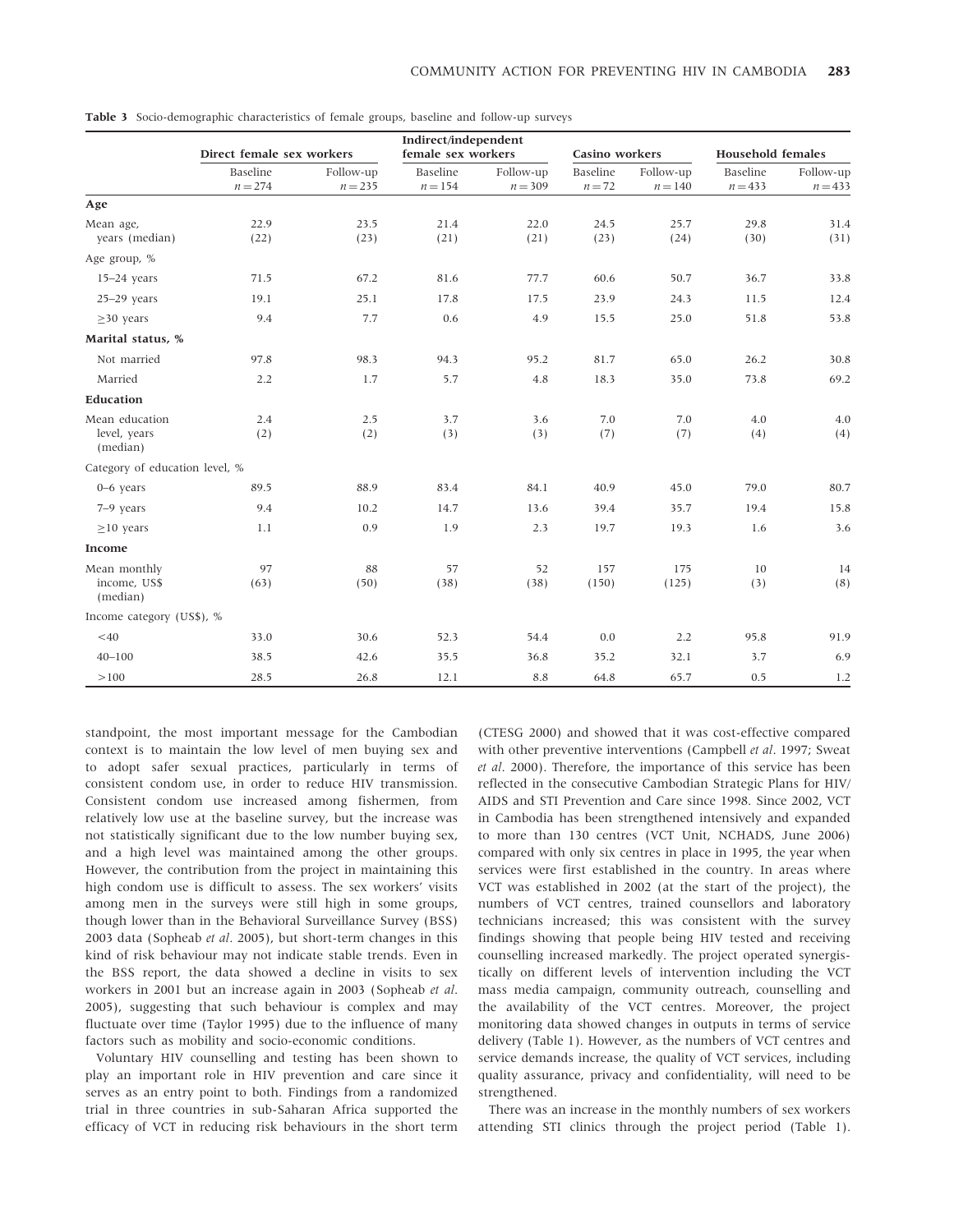|  | Table 4 Main outcome indicators and their values (in %) among male groups as measured in baseline and follow-up survey |  |  |  |  |  |  |
|--|------------------------------------------------------------------------------------------------------------------------|--|--|--|--|--|--|
|--|------------------------------------------------------------------------------------------------------------------------|--|--|--|--|--|--|

|                                                       | Moto drivers             |           | Military                 |                | Police         |                | <b>Casino workers</b>    |           | <b>Household males</b>   |              | Fishermen                |                |
|-------------------------------------------------------|--------------------------|-----------|--------------------------|----------------|----------------|----------------|--------------------------|-----------|--------------------------|--------------|--------------------------|----------------|
|                                                       | Baseline                 | Follow-up | Baseline                 | Follow-up      | Baseline       | Follow-up      | Baseline                 | Follow-up | Baseline                 | Follow-up    | Baseline                 | Follow-up      |
| <b>Indicators</b><br>Sexual behaviours and protection | $n = 455$                | $n = 448$ | $n = 437$                | $n = 458$      | $n = 428$      | $n = 443$      | $n = 73$                 | $n = 152$ | $n = 620$                | $n = 639$    | $n = 262$                | $n = 262$      |
|                                                       |                          | 29        |                          |                |                | 28             |                          |           | 5                        | 5            | 10                       | 13             |
| Sex partners last year:<br>% with 2 or more           |                          |           |                          | 18             |                |                |                          | 50        |                          |              |                          |                |
| Sex partners past month:<br>% with 2 or more          | 9                        | 12        | 9                        | 5              | 9              | 9              | 13                       | 12        | $\mathbf{I}$             | 2            | $\overline{2}$           | $\overline{4}$ |
| Sex with FSWs past year                               | 20                       | $28*$     | 22                       | 18             | 23             | 24             | 51                       | 51        | 5                        | 6            | 10                       | 14             |
| Always condoms past<br>3 months when sex with FSWs    | 92                       | 94        | 93                       | 90             | 91             | 95             | 96                       | 97        | 91                       | 100          | 57                       | 84             |
| Last condom use when sex with FSWs                    | $\overline{\phantom{a}}$ | 94        | $\overline{\phantom{a}}$ | 93             | $\overline{a}$ | 95             | $\overline{\phantom{a}}$ | 99        |                          | 97           |                          | 97             |
| Sex with girlfriend past year                         | 14                       | 9         | 11                       | 5              | $\overline{7}$ | $\overline{7}$ | 30                       | 18        |                          | 2            | $\overline{\phantom{0}}$ | 10             |
| Sex with girlfriend past 3 months                     |                          | 6         | $\overline{a}$           | $\overline{4}$ | $\equiv$       | 6              | $\overline{\phantom{a}}$ | 17        | $\overline{7}$           | -1           | 9                        | $\overline{7}$ |
| Always use condom with girlfriend<br>past 3 months    | 60                       | 60        | 69                       | 47             | 37             | 52             | 20                       | 58*       | 20                       | 25           | 17                       | $50*$          |
| Last condom use when sex with girlfriend              | 73                       | 74        | 70                       | 63             | 54             | 63             | 53                       | 64        | 68                       | 27           | 68                       | 60             |
| Last condom use when last time sex with wife          | $\overline{\phantom{0}}$ | 13        | $\overline{\phantom{a}}$ | 10             |                | 12             |                          | 8         | $\overline{\phantom{0}}$ | 10           |                          | $\overline{4}$ |
| Condom availability                                   |                          |           |                          |                |                |                |                          |           |                          |              |                          |                |
| Condoms are available in this area                    | 52                       | 57        | 65                       | 67             | 65             | 64             | 62                       | 43        | 16                       | 29           | 26                       | 22             |
| HIV testing and counselling                           |                          |           |                          |                |                |                |                          |           |                          |              |                          |                |
| Would like to be HIV tested                           | $\overline{\phantom{0}}$ | 45        | $\overline{\phantom{0}}$ | 58             | $\equiv$       | 66             | $\overline{\phantom{a}}$ | 53        |                          | 26           |                          | 37             |
| Tested for HIV ever <sup>a</sup>                      | 16                       | 21        | 27                       | 32             | 53             | 50             | 33                       | 40        | $\overline{4}$           | $9***$       | $\mathbf Q$              | 10             |
| Counselled when HIV tested last time <sup>a</sup>     | 58                       | 78**      | 34                       | 36             | 42             | $72***$        | 26                       | 33        | 36                       | 49           | 48                       | 48             |
| STI symptoms and treatment                            |                          |           |                          |                |                |                |                          |           |                          |              |                          |                |
| Self-reported STI (urethral discharge)                | $\overline{4}$           | -1        | 6                        | 1              | 5              | 3              | -1                       | 1         | $\mathbf{I}$             | $\mathbf{I}$ | $\mathbf{I}$             | 3              |
| Treated at the public or private clinic/hospital      | 56                       | 71        | 56                       | 50             | 68             | 64             | 100                      | 100       | 14                       | 33           | 75                       | 50             |
| Misconception                                         |                          |           |                          |                |                |                |                          |           |                          |              |                          |                |
| Appearance doesn't show if a person is HIV infected   | 89                       | 85        | 87                       | 94**           | 91             | 91             | 67                       | $87***$   | 89                       | 92           | 61                       | $79***$        |
| <b>Stigma</b>                                         |                          |           |                          |                |                |                |                          |           |                          |              |                          |                |
| Willing to care for infected family member            |                          | 92        |                          | 95             |                | 96             |                          | 97        |                          | 93           |                          | 91             |
| Will buy food from the food seller<br>infected by HIV |                          | 79        |                          | 91             |                | 87             |                          | 75        |                          | 77           |                          | 81             |
| Allow HIV-infected teacher to continue teaching       |                          | 92        |                          | 94             |                | 94             |                          | 93        |                          | 85           |                          | 90             |
| Keep it a secret if a family member is infected       |                          | 9         |                          | 6              |                | 5              |                          | 21        |                          | 9            |                          | 13             |

Baseline survey conducted in February–March 2002; follow-up survey conducted in August–September 2004 (period 2.5 years).

aExcludes those reporting HIV testing in the HIV Sero Surveillance Survey.

– Indicates information was not collected.

 $^*P \le 0.05;$   $^*P \le 0.01;$   $^*P \le 0.001.$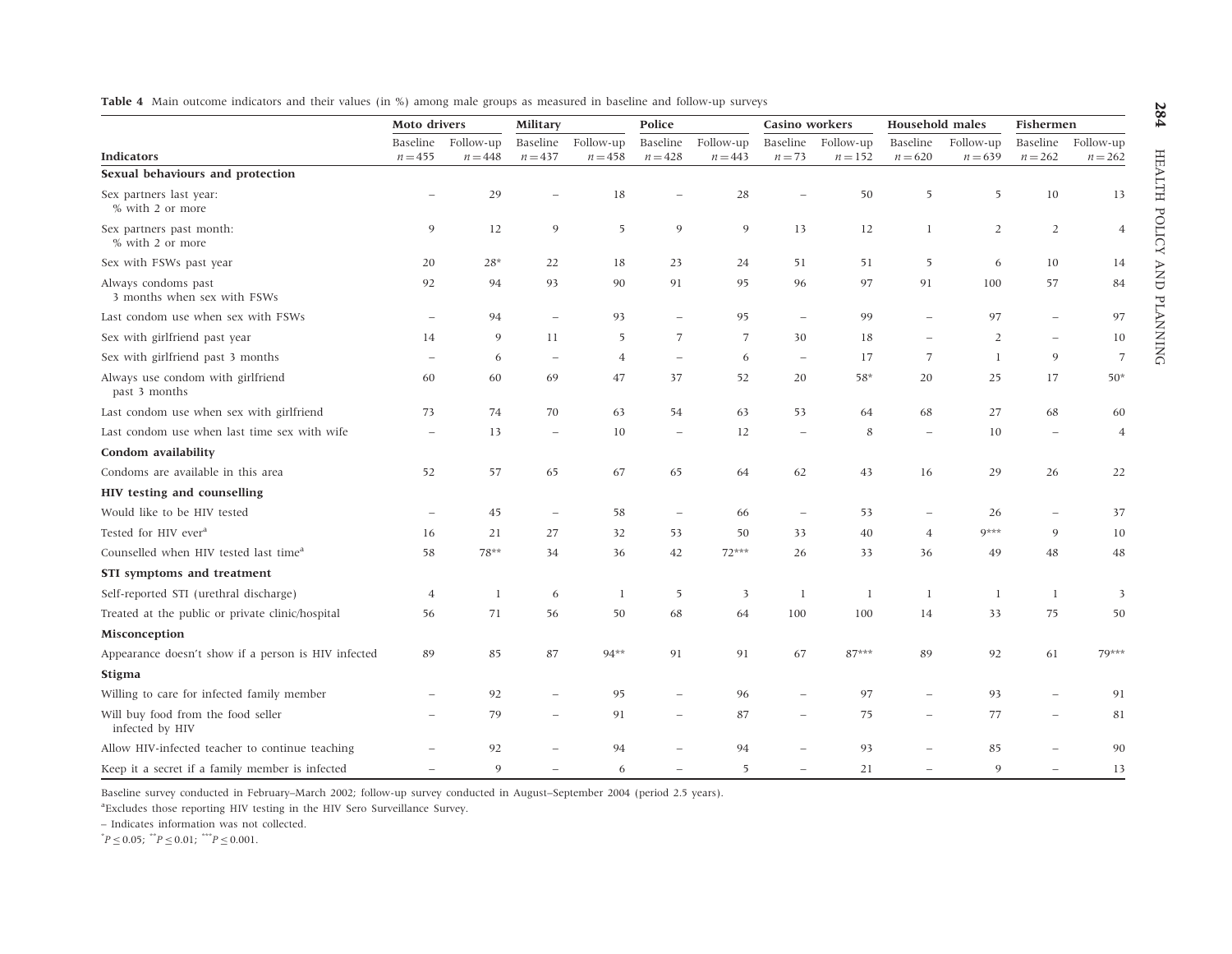|  |  | Table 5 Main outcome indicators and their values (in %) among female groups as measured in baseline and follow-up surveys |  |  |  |  |  |  |  |  |  |  |
|--|--|---------------------------------------------------------------------------------------------------------------------------|--|--|--|--|--|--|--|--|--|--|
|--|--|---------------------------------------------------------------------------------------------------------------------------|--|--|--|--|--|--|--|--|--|--|

|                                                                  | Direct female<br>sex workers |           | Indirect/independent<br>female sex workers |                          | Casino workers |              | <b>Household females</b> |                |
|------------------------------------------------------------------|------------------------------|-----------|--------------------------------------------|--------------------------|----------------|--------------|--------------------------|----------------|
|                                                                  | Baseline                     | Follow-up | Baseline                                   | Follow-up                | Baseline       | Follow-up    | Baseline                 | Follow-up      |
| <b>Indicators</b>                                                | $n = 274$                    | $n = 235$ | $n = 154$                                  | $n = 309$                | $n = 72$       | $n = 140$    | $n = 433$                | $n = 507$      |
| Sexual behaviours and protection                                 |                              |           |                                            |                          |                |              |                          |                |
| Condoms always used past week<br>with customers <sup>a</sup>     | 86                           | 96        | 81                                         | 78                       |                |              |                          |                |
| Have regular customers now                                       | 60                           | 48        | $\overline{\phantom{0}}$                   | $\overline{\phantom{0}}$ |                |              |                          |                |
| Condoms always used past month<br>with regular customers         | 87                           | 93        |                                            |                          |                |              |                          |                |
| Had a boyfriend past year                                        | 48                           | 35        | 54                                         | 49                       | 16             | 14           | $\overline{4}$           | 2              |
| Condoms always used past week<br>with boyfriend <sup>b</sup>     | 63                           | 65        | 56                                         | 58                       |                |              |                          |                |
| Condom used last time with<br>boyfriend                          | 60                           | 69        | 63                                         | 68                       | No sex         | No sex       | No sex                   | 33             |
| Sex for money in past year                                       |                              |           | 37                                         | 34                       | $\mathbf{0}$   | $\mathbf{0}$ |                          |                |
| Worried about being infected by husband<br>(among those married) |                              |           |                                            |                          |                |              | 41                       | 37             |
| Condom availability                                              |                              |           |                                            |                          |                |              |                          |                |
| Condoms are available in this area                               | 96                           | 92        | 73                                         | 71                       | 61             | $74*$        | 35                       | 49***          |
| HIV testing and counselling                                      |                              |           |                                            |                          |                |              |                          |                |
| Would like to be HIV tested                                      | $\qquad \qquad -$            | 87        | $\overline{\phantom{a}}$                   | 60                       |                | 47           | ÷                        | 20             |
| Tested for HIV ever <sup>b</sup>                                 | 49                           | $67***$   | 40                                         | 40                       | 23             | $37*$        | 5                        | $\overline{4}$ |
| Counselled when HIV tested <sup>b</sup>                          | 48                           | 89***     | 47                                         | $75***$                  | 11             | $46***$      | 17                       | 40             |
| STI symptoms and treatment                                       |                              |           |                                            |                          |                |              |                          |                |
| Self-reported STI<br>(abnormal discharge)                        | 66                           | $41***$   | 44                                         | $29**$                   | 24             | 20           | 29                       | $19***$        |
| Treated at the public or private<br>clinic/hospital              | 75                           | $86*$     | 46                                         | 47                       | 35             | 32           | 46                       | 51             |
| Misconception                                                    |                              |           |                                            |                          |                |              |                          |                |
| Appearance doesn't show if a<br>person is HIV infected           | 62                           | 93***     | 65                                         | $92***$                  | 61             | 93***        | 72                       | $91***$        |
| <b>Stigma</b>                                                    |                              |           |                                            |                          |                |              |                          |                |
| Willing to care for infected<br>family member                    |                              | 80        |                                            | 93                       |                | 92           |                          | 90             |
| Will buy food from the food<br>seller infected by HIV            |                              | 80        |                                            | 83                       |                | 70           |                          | 77             |
| Allow HIV-infected teacher<br>to continue teaching               |                              | 93        |                                            | 95                       |                | 94           |                          | 89             |
| Keep it a secret if a family<br>member is infected               |                              | 38        |                                            | 29                       |                | 39           |                          | 6              |

Baseline survey conducted in February–March 2002; follow-up survey conducted in August–September 2004 (period 2.5 years).

<sup>a</sup>For indirect sex workers, condom use with clients and boyfriends specified in the past 3 months.

**Excludes those reporting HIV testing in the HIV Sero Surveillance survey.** 

– Indicates question was not asked for this group.

 $*P \leq 0.05$ ;  $*P \leq 0.01$ ;  $**P \leq 0.001$ .

This high coverage suggests an improvement in STI services, laboratory support, and the referral of sex workers through the 100% condom use programme, an observation that was supported by the surveys: a substantial increase was observed in self-reported use of public STI clinics among both FSWs and females in the general population. The proportion of men attending STI clinics declined, and this was in agreement with a decrease in STI experience among male groups, suggesting a real reduction in STIs among men (JFPR 2005).

This study combined the baseline and follow-up surveys with information from the comprehensive monitoring system with the aim of linking information on inputs/outputs to project achievements in terms of outcomes. In monitoring and evaluation, according to Thomas et al. (2006), data collection in any HIV prevention programme has to serve at least three main purposes: (1) managing programme operation and service delivery, (2) monitoring to support ongoing programme or project implementation and improvement, and (3) evaluating the programme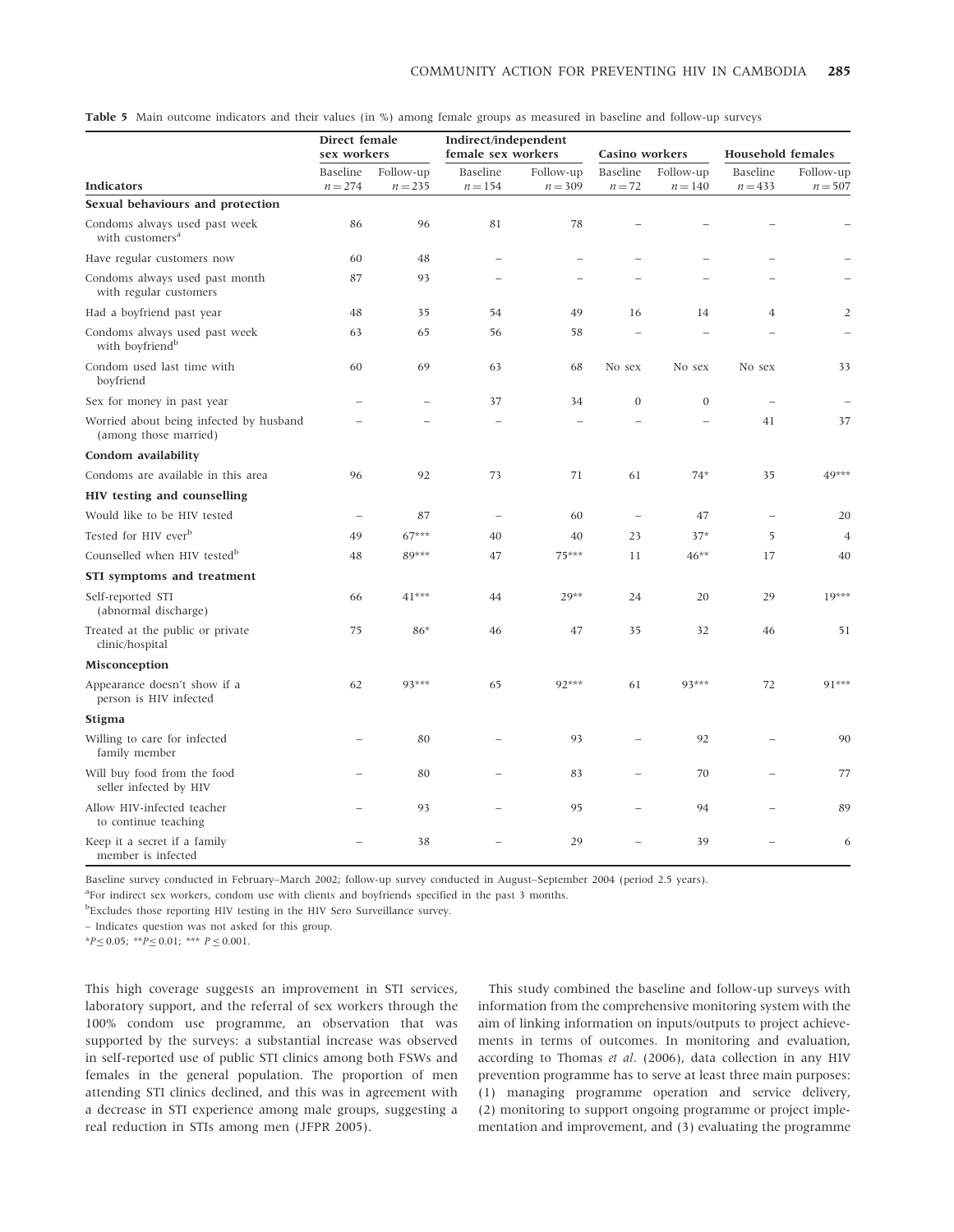or project outcomes, services and institution performance on the basis of a number of key performance indicators. Our approach to evaluation, using different data sources to triangulate the findings, is likely to strengthen validity. Nevertheless, a number of concerns should be raised about the extent to which the measured changes can be attributed to our project intervention.

The first concern relates to the before-after method and the possible biases inherent in cross-sectional surveys. Information bias such as in asking about past sexual practices and changes over time in perceptions of acceptable and desirable responses to indicator questions are possible (Guest et al. 2005). However, in the surveys conducted, this bias may have been reduced by the thorough training of interviewers in dealing with sensitive questions, the high retention rate of the data collection team, and the fact that the interviews were conducted in confidential and private settings and under close supervision from a national supervision team. Furthermore, the refusal to participate was low and does not seem to introduce significant bias, except among female casino workers—most of their refusals were due to the administrative arrangements at the casino facilities that did not allow enough time for women to be well informed and interviewed.

Another concern is the possible effect of multiple or overlapping interventions rather than the interventions specific to this particular project. During implementation of the project, however, no other HIV prevention activities were in place in these provinces. Three NGOs were funded by the project, namely Population Services International to support the 100% condom use campaign and condom marketing, Action IEC for technical support on HIV educational material designs, and WOMEN to conduct outreach activities to communities as part of the project in Prey Veng province. Therefore, it is unlikely that the positive changes during the project period were due to external interventions rather than the project itself.

The final concern relates to changes that may have happened if the project had not been implemented—simply the persisting effects of past preventive efforts. This might have happened to some extent, but we would anticipate lower levels of changes than we found in the present project considering the previously very low levels on inputs.

In summary, we have been able to show that the project was comprehensive and intensive and that a number of favourable changes in input, output and outcome indicators occurred. The nature of the evaluation design restricted us in respect of a clear indication of the extent to which the changes in outcomes could be directly attributed to the project alone. However, the project 'Community Action for Preventing HIV/AIDS' was extraordinarily intensive compared with interventions in the past, and based on the different types of data we can conclude that it made a substantial contribution to the positive changes observed. The project is also likely to have powerful long-term effects through the strengthening of capacity, such as training and the development of both technical guidelines for various project components and standard operating procedures for management, administration, accounting and control of implementation, which have been adopted and are now used as official national programme guidelines; all inputs that are

likely to strengthen the coverage, intensity and quality of future interventions.

## Acknowledgements

This work was supported by the Asian Development Bank through the project, JFPR 9006 Community Action for preventing HIV/AIDS: responding to HIV/AIDS in the Greater Mekong subregion. We wish to thank Indu Bhushan and Seng Sopheap from the Asian Development Bank for their support and Dr Mean Chhi Vun, Director of NCHADS, Dr Ly Penh Sun and all staff at NCHADS and in the provinces involved with the project.

## References

- Campbell CH Jr., Marum ME, Alwano-Edyegu M et al. 1997. The role of HIV counseling and testing in the developing world. AIDS Education and Prevention  $9.92-104$ .
- CTESG. 2000. Efficacy of voluntary HIV-1 counselling and testing in individuals and couples in Kenya, Tanzania, and Trinidad: a randomised trial. The Voluntary HIV-1 Counseling and Testing Efficacy Study Group. The Lancet 356: 103–12.
- Grassly NC, Garnett GP, Schwartlander B, Gregson S, Anderson RM. 2001. The effectiveness of HIV prevention and the epidemiological context. Bulletin of the World Health Organization 79: 1121–32.
- Gregson S, Adamson S, Papaya S et al. 2007. Impact and process evaluation of integrated community and clinic-based HIV-1 control: a cluster-randomised trial in eastern Zimbabwe. Plos Medicine 4: e102.
- Grosskurth H, Mosha F, Todd J et al. 1995. Impact of improved treatment of sexually transmitted diseases on HIV infection in rural Tanzania: randomised controlled trial. The Lancet 346: 530-6.
- Guest G, Bunce A, Johnson L, Akumatey B, Adeokun L. 2005. Fear, hope and social desirability bias among women at high risk for HIV in West Africa. Journal of Family Planning and Reproductive Health Care 31: 285–7.
- JFPR. 2005. 'Community Action for Preventing HIV/AIDS, Cambodia, Laos, Vietnam' – a Summary of the Project Implementation and Results. ADB's Regional HIV/AIDS Project 2001–2004, May 2005. Online at: [http://www.jfpr-hiv.org/FinalReport\\_ADB\\_JFPR\\_REG\\_](http://www.jfpr-hiv.org/FinalReport_ADB_JFPR_REG_) 9006.pdf.
- NCHADS. 1993. Comprehensive National Plan for AIDS Prevention and Control in Cambodia. Phnom Penh: Ministry of Health.
- NCHADS. 1997. National Strategic Plan STD/HIV/AIDS Prevention and Care in Cambodia 1998–2000. Phnom Penh: Ministry of Health.
- NCHADS. 2000. Strategic Plan for HIV/AIDS and STI Prevention and Care in Cambodia, 2001–2005. Phnom Penh: Ministry of Health.
- NCHADS. 2004a. Evaluation of STD Case Manangement in Battambang, Prey Veng, Svay Rieng and Koh Kong Provinces, Community Action for Prevention of HIV/AIDS-JFPR-9006. Phnom Penh: National Center for HIV/AIDS, Dermatology and STDs.
- NCHADS. 2004b. Strategic Plan for HIV/AIDS and STI Prevention and Care. Phnom Penh: National Center for HIV/AIDS, Dermatology and STDs (NCHADS), Ministry of Health.
- NCHADS. 2005. Cambodia Final Report and Analysis of Project Impact 2001–2004, ''Community Action for Preventing HIV/AIDS'', ADB/ JFPR: REG 9006 Project. Phnom Penh: National Center for HIV/ AIDS, Dermatology and STDs, Ministry of Health.
- Prom P. 2005. Health Facility Survey for Final Evaluation of the Voluntary Confidentiality Counseling and HIV Testing